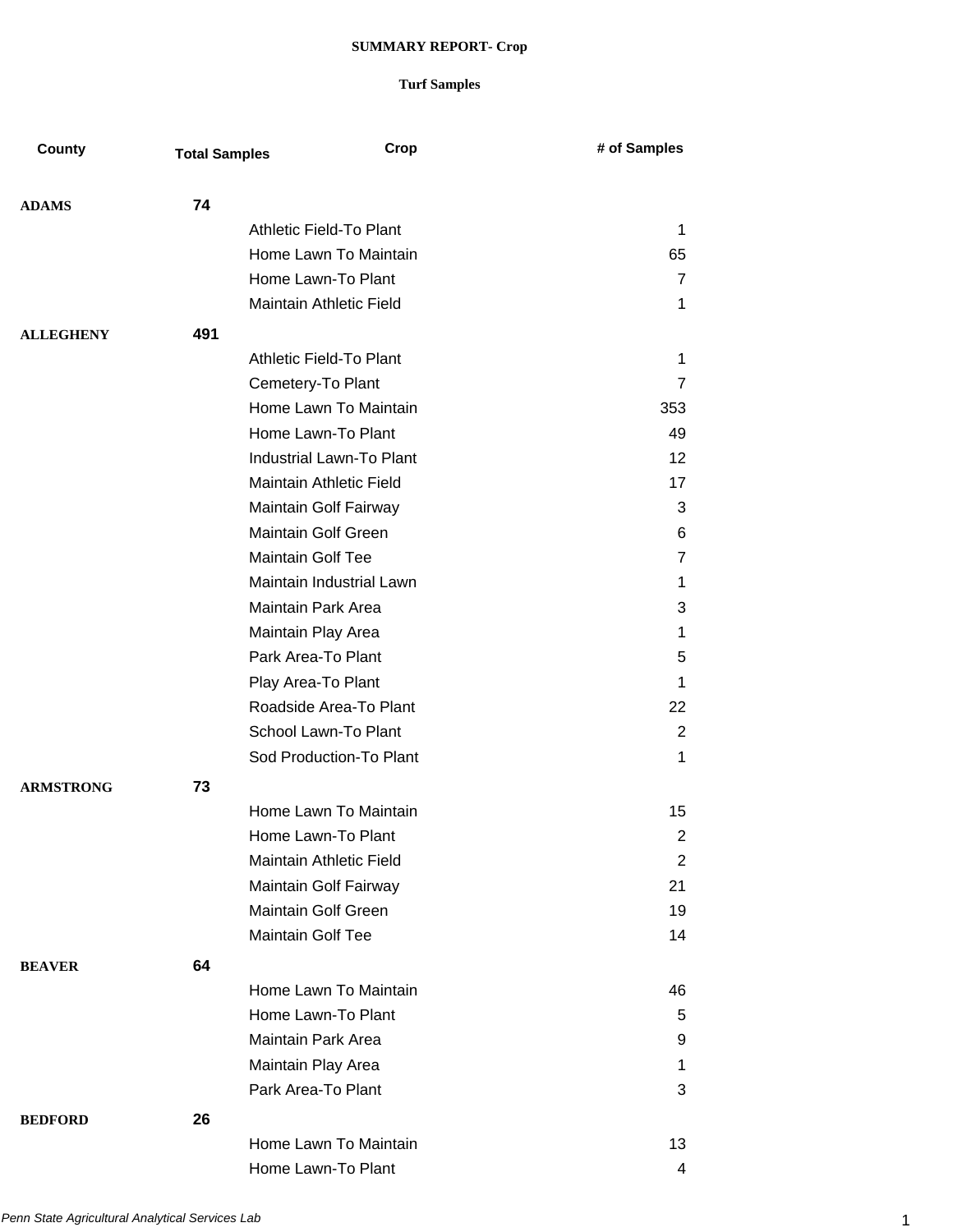| County          | <b>Total Samples</b> | Crop                       | # of Samples |
|-----------------|----------------------|----------------------------|--------------|
|                 |                      | Industrial Lawn-To Plant   | 2            |
|                 |                      | Roadside Area-To Plant     | 7            |
|                 |                      |                            |              |
| <b>BERKS</b>    | 280                  |                            |              |
|                 |                      | Home Lawn To Maintain      | 222          |
|                 |                      | Home Lawn-To Plant         | 18           |
|                 |                      | Maintain Athletic Field    | 21           |
|                 |                      | Maintain Industrial Lawn   | 5            |
|                 |                      | Maintain Park Area         | 1            |
|                 |                      | Maintain Play Area         | 3            |
|                 |                      | Roadside Area-To Plant     | 10           |
| <b>BLAIR</b>    | 81                   |                            |              |
|                 |                      | Athletic Field-To Plant    | 1            |
|                 |                      | Home Lawn To Maintain      | 46           |
|                 |                      | Home Lawn-To Plant         | 6            |
|                 |                      | Maintain Athletic Field    | 7            |
|                 |                      | Maintain Golf Fairway      | 3            |
|                 |                      | <b>Maintain Golf Green</b> | 4            |
|                 |                      | Maintain Golf Rough        | 3            |
|                 |                      | <b>Maintain Golf Tee</b>   | 3            |
|                 |                      | Maintain Industrial Lawn   | 7            |
|                 |                      | School Lawn-To Plant       | 1            |
| <b>BRADFORD</b> | 23                   |                            |              |
|                 |                      | Home Lawn To Maintain      | 7            |
|                 |                      | Maintain Golf Fairway      | 4            |
|                 |                      | <b>Maintain Golf Green</b> |              |
|                 |                      |                            | 4            |
|                 |                      | Maintain Golf Tee          | 2            |
|                 |                      | Sod Production-To Plant    | 6            |
| <b>BUCKS</b>    | 275                  |                            |              |
|                 |                      | Athletic Field-To Plant    | 4            |
|                 |                      | Home Lawn To Maintain      | 152          |
|                 |                      | Home Lawn-To Plant         | 49           |
|                 |                      | Industrial Lawn-To Plant   | 14           |
|                 |                      | Maintain Athletic Field    | 14           |
|                 |                      | <b>Maintain Cemetery</b>   | 1            |
|                 |                      | Maintain Industrial Lawn   | 15           |
|                 |                      | Maintain Park Area         | 1            |
|                 |                      | Maintain Play Area         | 1            |
|                 |                      | Park Area-To Plant         | 5            |
|                 |                      | Roadside Area-To Plant     | 8            |
|                 |                      | School Lawn-To Plant       | 3            |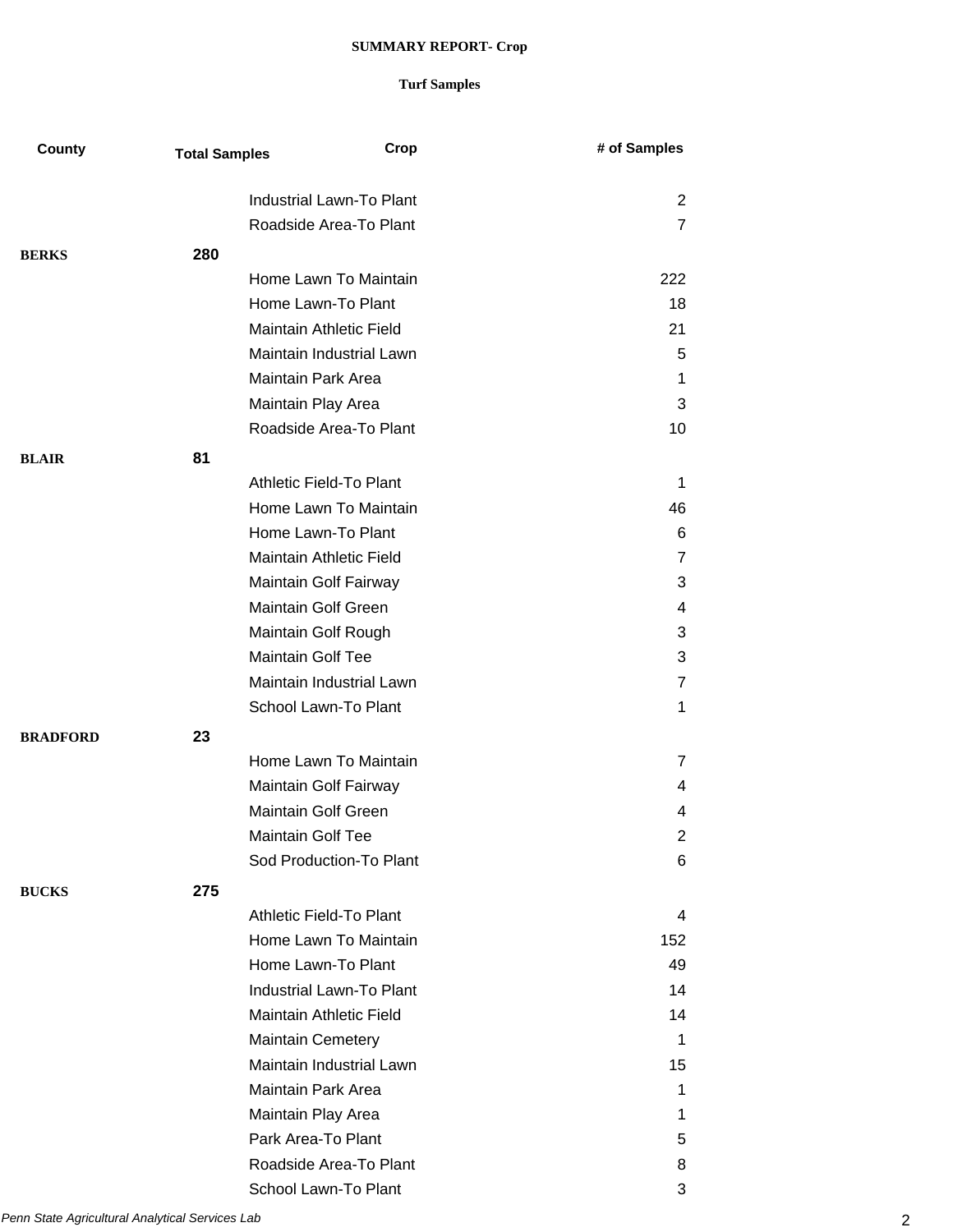| County         | <b>Total Samples</b> | Crop                            | # of Samples   |
|----------------|----------------------|---------------------------------|----------------|
|                |                      | Sod Production-To Plant         | 8              |
| <b>BUTLER</b>  | 114                  |                                 |                |
|                |                      | Athletic Field-To Plant         | 1              |
|                |                      | Home Lawn To Maintain           | 77             |
|                |                      | Home Lawn-To Plant              | 8              |
|                |                      | Industrial Lawn-To Plant        | 8              |
|                |                      | Maintain Athletic Field         | 10             |
|                |                      | Maintain Play Area              | 1              |
|                |                      | Maintain School Lawn            | 1              |
|                |                      | Park Area-To Plant              | 1              |
|                |                      | Roadside Area-To Plant          | $\overline{7}$ |
| <b>CAMBRIA</b> | 24                   |                                 |                |
|                |                      | Home Lawn To Maintain           | 18             |
|                |                      | Home Lawn-To Plant              | 5              |
|                |                      | Maintain Athletic Field         | 1              |
| <b>CARBON</b>  | 32                   |                                 |                |
|                |                      | Home Lawn To Maintain           | 23             |
|                |                      | Home Lawn-To Plant              | 8              |
|                |                      | <b>Maintain Cemetery</b>        | 1              |
| <b>CENTRE</b>  | 237                  |                                 |                |
|                |                      | Athletic Field-To Plant         | 2              |
|                |                      | <b>Golf Green-To Plant</b>      | 1              |
|                |                      | Home Lawn To Maintain           | 130            |
|                |                      | Home Lawn-To Plant              | 15             |
|                |                      | Industrial Lawn-To Plant        | $\overline{7}$ |
|                |                      | <b>Maintain Athletic Field</b>  | 31             |
|                |                      | Maintain Golf Fairway           | 6              |
|                |                      | Maintain Golf Green             | 27             |
|                |                      | Maintain Golf Rough             | 2              |
|                |                      | <b>Maintain Industrial Lawn</b> | 1              |
|                |                      | Maintain Park Area              | 1              |
|                |                      | Maintain School Lawn            | 6              |
|                |                      | Park Area-To Plant              | 3              |
|                |                      | Play Area-To Plant              | 1              |
|                |                      | Roadside Area-To Plant          | 3              |
|                |                      | School Lawn-To Plant            | 1              |
| <b>CHESTER</b> | 213                  |                                 |                |
|                |                      | Home Lawn To Maintain           | 167            |
|                |                      | Home Lawn-To Plant              | 28             |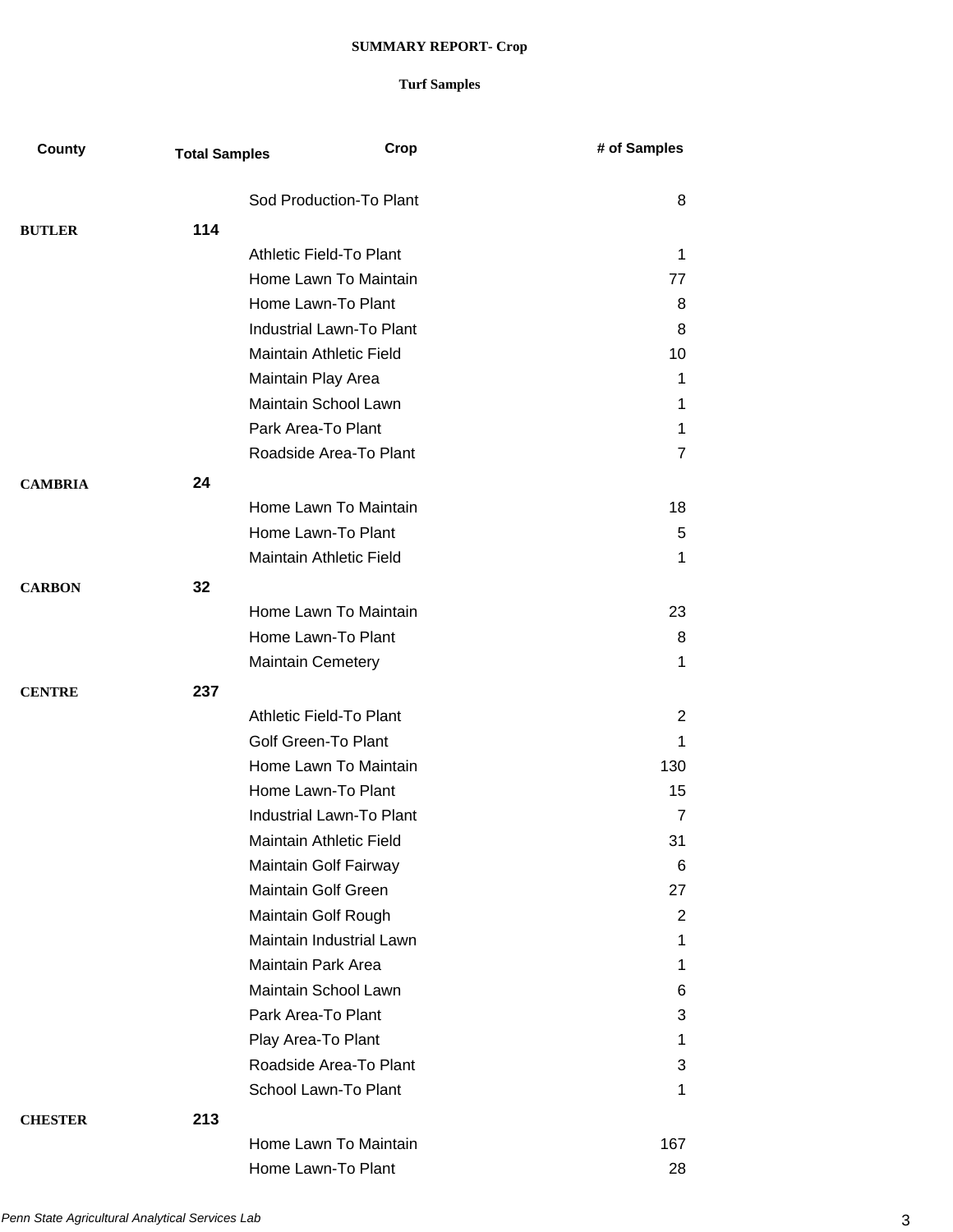| County            | <b>Total Samples</b> | Crop                       | # of Samples   |
|-------------------|----------------------|----------------------------|----------------|
|                   |                      | Industrial Lawn-To Plant   | 3              |
|                   |                      | Maintain Athletic Field    | $\overline{2}$ |
|                   |                      | Maintain Golf Fairway      | 3              |
|                   |                      | <b>Maintain Golf Green</b> | 5              |
|                   |                      | <b>Maintain Golf Tee</b>   | 1              |
|                   |                      | Maintain Play Area         | 2              |
|                   |                      | Roadside Area-To Plant     | 2              |
| <b>CLARION</b>    | 25                   |                            |                |
|                   |                      | Home Lawn To Maintain      | 18             |
|                   |                      | Home Lawn-To Plant         | 7              |
|                   |                      |                            |                |
| <b>CLEARFIELD</b> | 78                   |                            |                |
|                   |                      | Athletic Field-To Plant    | 2              |
|                   |                      | Home Lawn To Maintain      | 48             |
|                   |                      | Home Lawn-To Plant         | 17             |
|                   |                      | Maintain Athletic Field    | 2              |
|                   |                      | Maintain Golf Fairway      | 8              |
|                   |                      | Roadside Area-To Plant     | 1              |
| <b>CLINTON</b>    | 14                   |                            |                |
|                   |                      | Home Lawn To Maintain      | $\overline{7}$ |
|                   |                      | Maintain School Lawn       | $\overline{7}$ |
| <b>COLUMBIA</b>   | 36                   |                            |                |
|                   |                      | Athletic Field-To Plant    | 1              |
|                   |                      | Home Lawn To Maintain      | 22             |
|                   |                      | Home Lawn-To Plant         | 5              |
|                   |                      | Industrial Lawn-To Plant   | 3              |
|                   |                      | Maintain Athletic Field    | 3              |
|                   |                      | Maintain Play Area         | 1              |
|                   |                      | School Lawn-To Plant       | 1              |
| <b>CRAWFORD</b>   | 18                   |                            |                |
|                   |                      | Home Lawn To Maintain      | 17             |
|                   |                      | Home Lawn-To Plant         | 1              |
| <b>CUMBERLAND</b> | 255                  |                            |                |
|                   |                      | Athletic Field-To Plant    | 1              |
|                   |                      | Home Lawn To Maintain      | 198            |
|                   |                      | Home Lawn-To Plant         | 13             |
|                   |                      | Industrial Lawn-To Plant   | 1              |
|                   |                      | Maintain Athletic Field    | 29             |
|                   |                      | <b>Maintain Cemetery</b>   | 2              |
|                   |                      | Maintain Industrial Lawn   | 5              |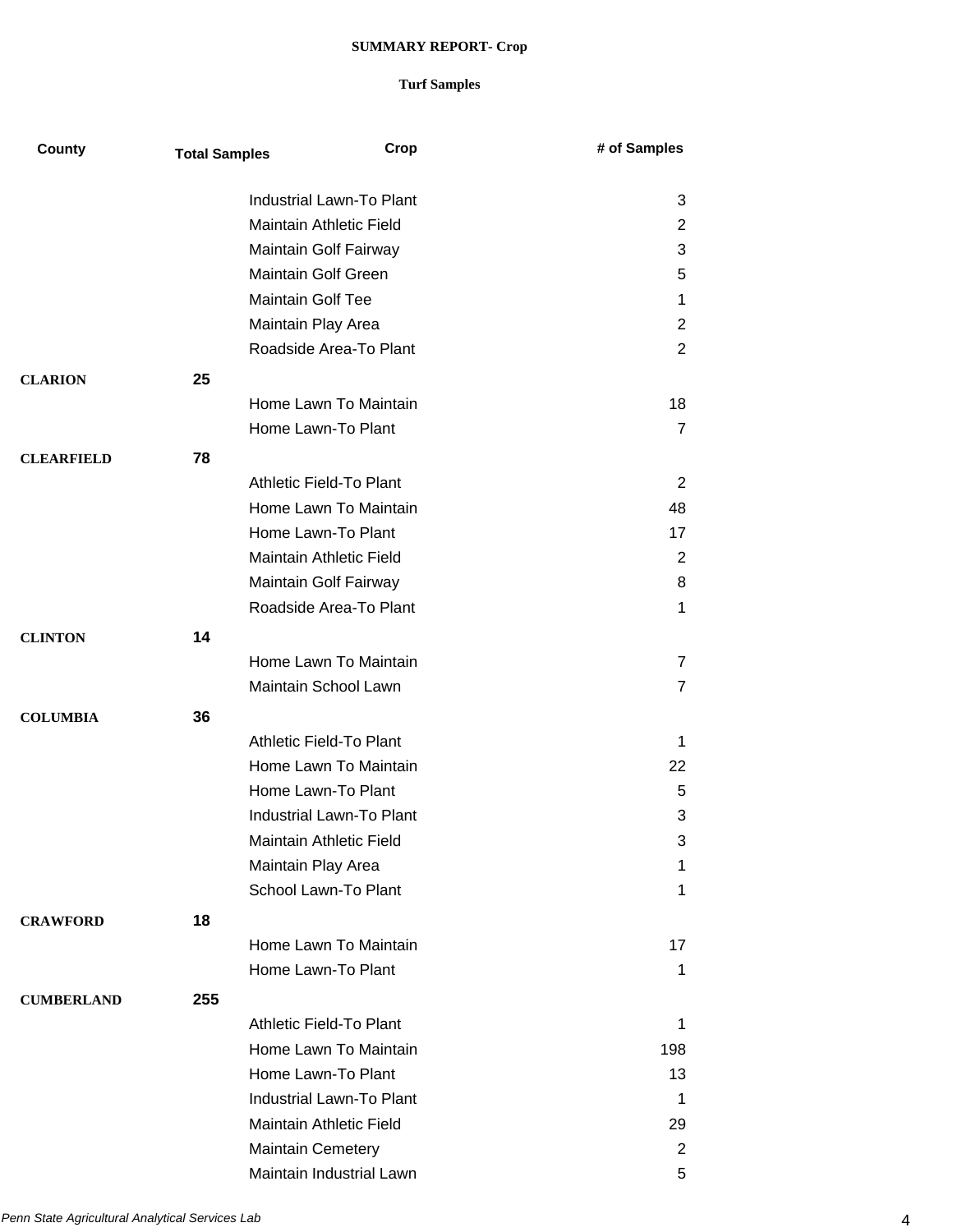| County          | <b>Total Samples</b> | Crop                            | # of Samples   |
|-----------------|----------------------|---------------------------------|----------------|
|                 |                      | Maintain School Lawn            |                |
|                 |                      | School Lawn-To Plant            | $\overline{2}$ |
|                 |                      |                                 | 4              |
| <b>DAUPHIN</b>  | 216                  |                                 |                |
|                 |                      | Athletic Field-To Plant         | 3              |
|                 |                      | Home Lawn To Maintain           | 133            |
|                 |                      | Home Lawn-To Plant              | 15             |
|                 |                      | <b>Industrial Lawn-To Plant</b> | 1              |
|                 |                      | Maintain Athletic Field         | 17             |
|                 |                      | Maintain Park Area              | 44             |
|                 |                      | Roadside Area-To Plant          | 3              |
| <b>DELAWARE</b> | 188                  |                                 |                |
|                 |                      | Golf Fairway-To Plant           | 1              |
|                 |                      | Home Lawn To Maintain           | 130            |
|                 |                      | Home Lawn-To Plant              | 8              |
|                 |                      | Industrial Lawn-To Plant        | 1              |
|                 |                      | Maintain Golf Fairway           | 17             |
|                 |                      | <b>Maintain Golf Green</b>      | 15             |
|                 |                      | Maintain Golf Rough             | 3              |
|                 |                      | <b>Maintain Golf Tee</b>        | 7              |
|                 |                      | Maintain Industrial Lawn        | $\overline{2}$ |
|                 |                      | Roadside Area-To Plant          | 4              |
| <b>ELK</b>      | 12                   |                                 |                |
|                 |                      | Home Lawn To Maintain           | 8              |
|                 |                      | Home Lawn-To Plant              | 3              |
|                 |                      | Maintain Athletic Field         | 1              |
| <b>ERIE</b>     | 47                   |                                 |                |
|                 |                      | Home Lawn To Maintain           | 39             |
|                 |                      | Home Lawn-To Plant              | 7              |
|                 |                      | Industrial Lawn-To Plant        | 1              |
|                 | 55                   |                                 |                |
| <b>FAYETTE</b>  |                      | Home Lawn To Maintain           | 42             |
|                 |                      | Home Lawn-To Plant              | 3              |
|                 |                      | <b>Industrial Lawn-To Plant</b> | 7              |
|                 |                      |                                 |                |
|                 |                      | Maintain Play Area              | 1              |
|                 |                      | School Lawn-To Plant            | $\overline{2}$ |
| <b>FOREST</b>   | 1                    |                                 |                |
|                 |                      | Home Lawn To Maintain           | 1              |
| <b>FRANKLIN</b> | 202                  |                                 |                |
|                 |                      | Home Lawn To Maintain           | 157            |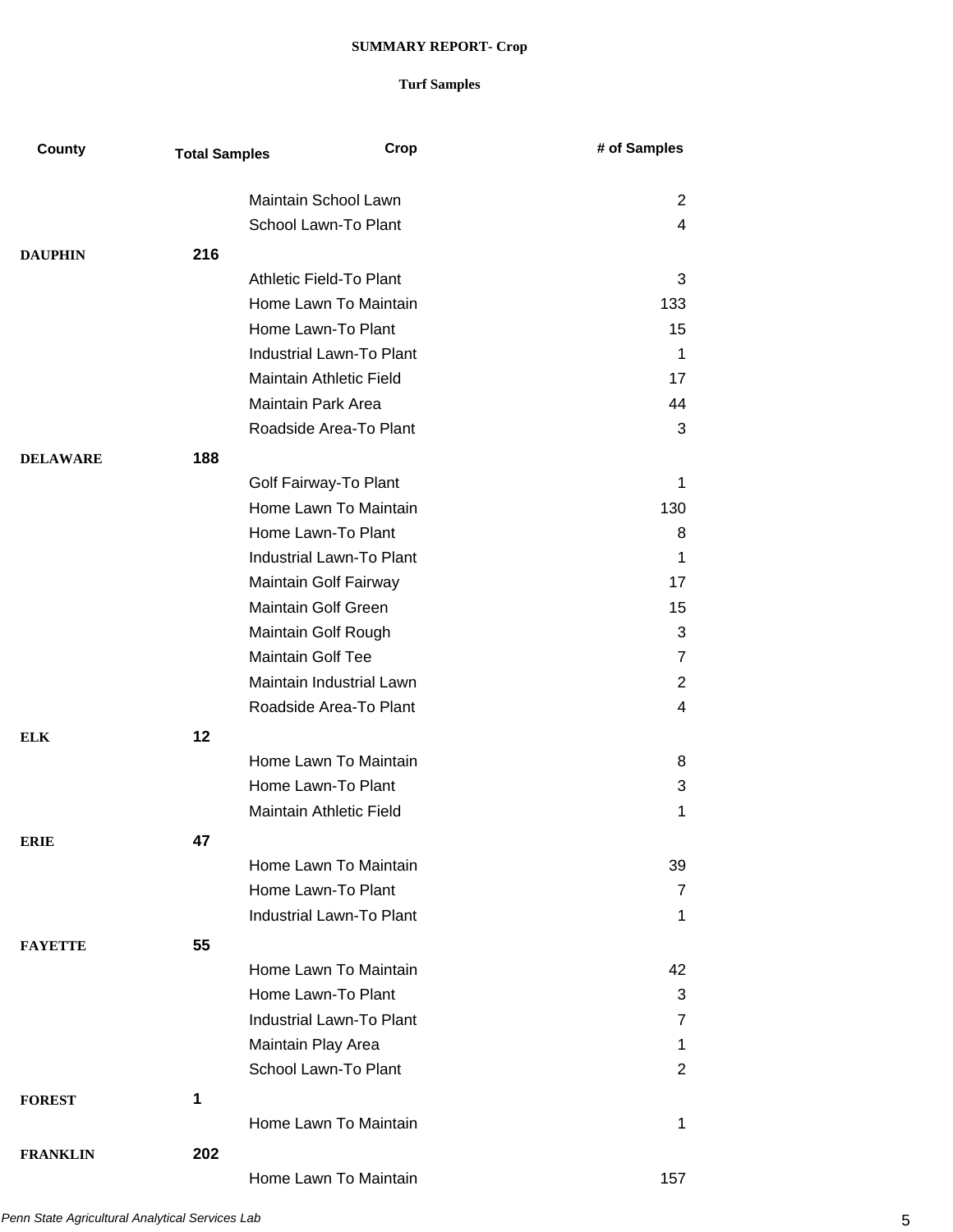| County            | <b>Total Samples</b> | Crop                            | # of Samples   |
|-------------------|----------------------|---------------------------------|----------------|
|                   |                      | Home Lawn-To Plant              | 42             |
|                   |                      | <b>Industrial Lawn-To Plant</b> | 1              |
|                   |                      | Maintain Athletic Field         | 1              |
|                   |                      | Maintain Park Area              | 1              |
| <b>FULTON</b>     | 5                    |                                 |                |
|                   |                      | Home Lawn To Maintain           | 4              |
|                   |                      | Home Lawn-To Plant              | 1              |
| <b>GREENE</b>     | 5                    |                                 |                |
|                   |                      | Home Lawn To Maintain           | 5              |
|                   | 19                   |                                 |                |
| <b>HUNTINGDON</b> |                      | Home Lawn To Maintain           | 16             |
|                   |                      | Home Lawn-To Plant              | 3              |
|                   |                      |                                 |                |
| <b>INDIANA</b>    | 31                   |                                 |                |
|                   |                      | Athletic Field-To Plant         | 2              |
|                   |                      | Home Lawn To Maintain           | 25             |
|                   |                      | Park Area-To Plant              | $\overline{2}$ |
|                   |                      | Sod Production-To Plant         | $\overline{2}$ |
| <b>JEFFERSON</b>  | 14                   |                                 |                |
|                   |                      | Home Lawn To Maintain           | 14             |
| <b>JUNIATA</b>    | 13                   |                                 |                |
|                   |                      | Home Lawn To Maintain           | 7              |
|                   |                      | Home Lawn-To Plant              | $\overline{2}$ |
|                   |                      | Maintain Athletic Field         | 3              |
|                   |                      | Maintain Park Area              | 1              |
| <b>LACKAWANNA</b> | 131                  |                                 |                |
|                   |                      | Home Lawn To Maintain           | 71             |
|                   |                      | Home Lawn-To Plant              | 47             |
|                   |                      | <b>Industrial Lawn-To Plant</b> | 5              |
|                   |                      | Maintain Athletic Field         | $\overline{2}$ |
|                   |                      | Maintain Golf Fairway           | 3              |
|                   |                      | Maintain School Lawn            | 3              |
| <b>LANCASTER</b>  | 987                  |                                 |                |
|                   |                      | Athletic Field-To Plant         | 7              |
|                   |                      | Home Lawn To Maintain           | 868            |
|                   |                      | Home Lawn-To Plant              | 17             |
|                   |                      | Industrial Lawn-To Plant        | 5              |
|                   |                      | Maintain Athletic Field         | 68             |
|                   |                      | Maintain Golf Fairway           | 1              |
|                   |                      | Maintain Industrial Lawn        | 1              |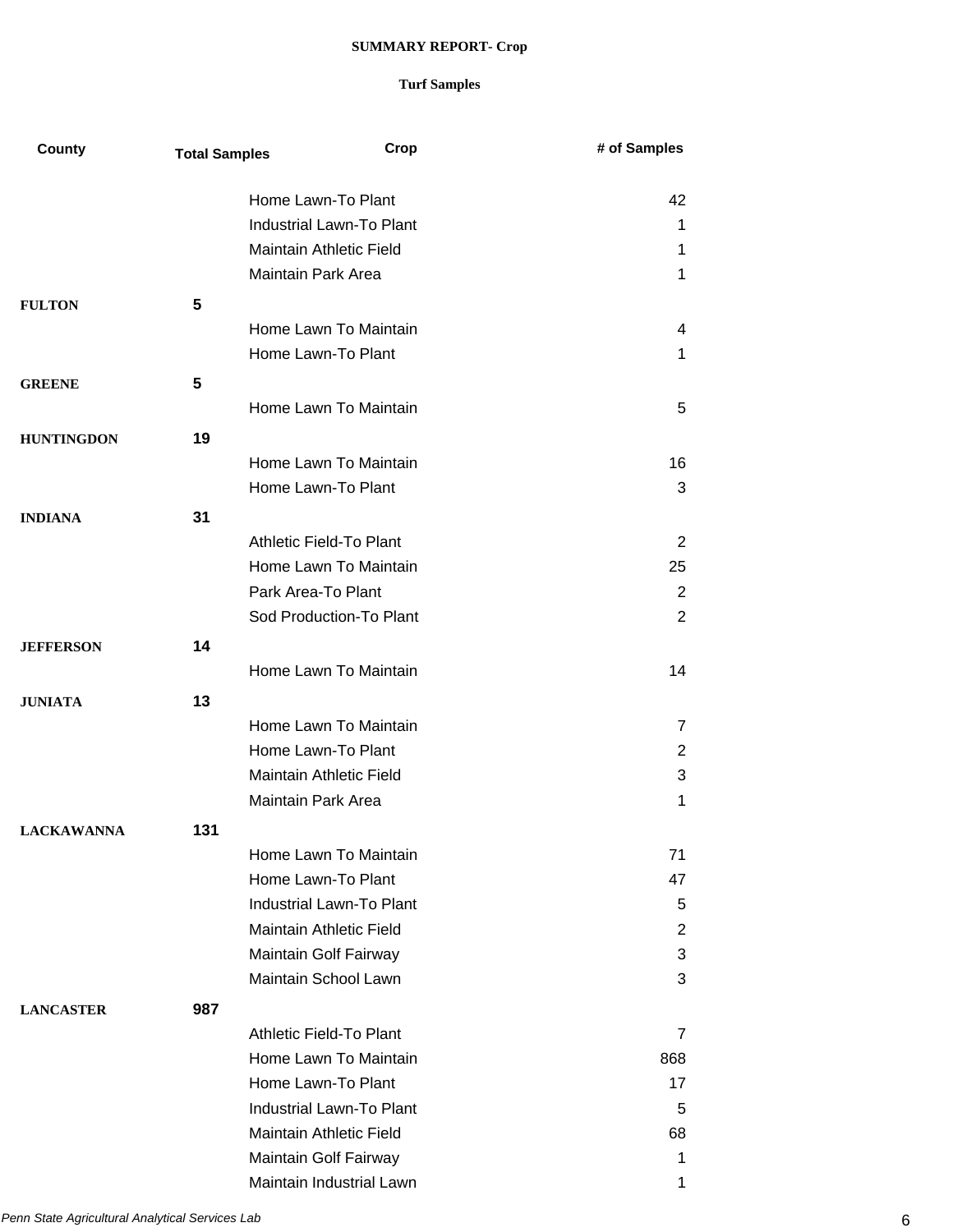| County          | <b>Total Samples</b>     | Crop                            | # of Samples   |
|-----------------|--------------------------|---------------------------------|----------------|
|                 |                          | <b>Maintain Park Area</b>       | 6              |
|                 |                          | Sod Production-To Plant         | 14             |
|                 |                          |                                 |                |
| <b>LAWRENCE</b> | 13                       |                                 |                |
|                 |                          | Athletic Field-To Plant         | $\mathbf 1$    |
|                 |                          | Home Lawn To Maintain           | 6              |
|                 |                          | Home Lawn-To Plant              | $\overline{2}$ |
|                 |                          | Maintain Athletic Field         | 1              |
|                 |                          | Maintain Park Area              | 1              |
|                 |                          | Park Area-To Plant              | $\overline{2}$ |
| <b>LEBANON</b>  | 88                       |                                 |                |
|                 |                          | Home Lawn To Maintain           | 69             |
|                 |                          | Home Lawn-To Plant              | $\overline{7}$ |
|                 |                          | Maintain Athletic Field         | 3              |
|                 |                          | <b>Maintain Cemetery</b>        | $\overline{2}$ |
|                 |                          | Maintain Golf Green             | 5              |
|                 |                          | Maintain Industrial Lawn        | $\overline{2}$ |
| <b>LEHIGH</b>   | 273                      |                                 |                |
|                 |                          | Athletic Field-To Plant         | 3              |
|                 |                          | Home Lawn To Maintain           | 233            |
|                 |                          | Home Lawn-To Plant              | 16             |
|                 |                          | Industrial Lawn-To Plant        | 8              |
|                 |                          | Maintain Athletic Field         | 9              |
|                 |                          | Roadside Area-To Plant          | $\overline{2}$ |
|                 |                          | School Lawn-To Plant            | $\overline{2}$ |
| <b>LUZERNE</b>  | 141                      |                                 |                |
|                 |                          | Athletic Field-To Plant         | 2              |
|                 |                          | Home Lawn To Maintain           | 85             |
|                 |                          | Home Lawn-To Plant              | 22             |
|                 |                          | <b>Industrial Lawn-To Plant</b> | 5              |
|                 |                          | Maintain Athletic Field         | 8              |
|                 |                          | Maintain Golf Fairway           | 2              |
|                 |                          | <b>Maintain Golf Green</b>      | $\overline{2}$ |
|                 | <b>Maintain Golf Tee</b> |                                 | 2              |
|                 |                          | Park Area-To Plant              | 5              |
|                 |                          | School Lawn-To Plant            | 8              |
| <b>LYCOMING</b> | 38                       |                                 |                |
|                 |                          | Athletic Field-To Plant         | 1              |
|                 |                          | Home Lawn To Maintain           | 31             |
|                 |                          | Home Lawn-To Plant              | 3              |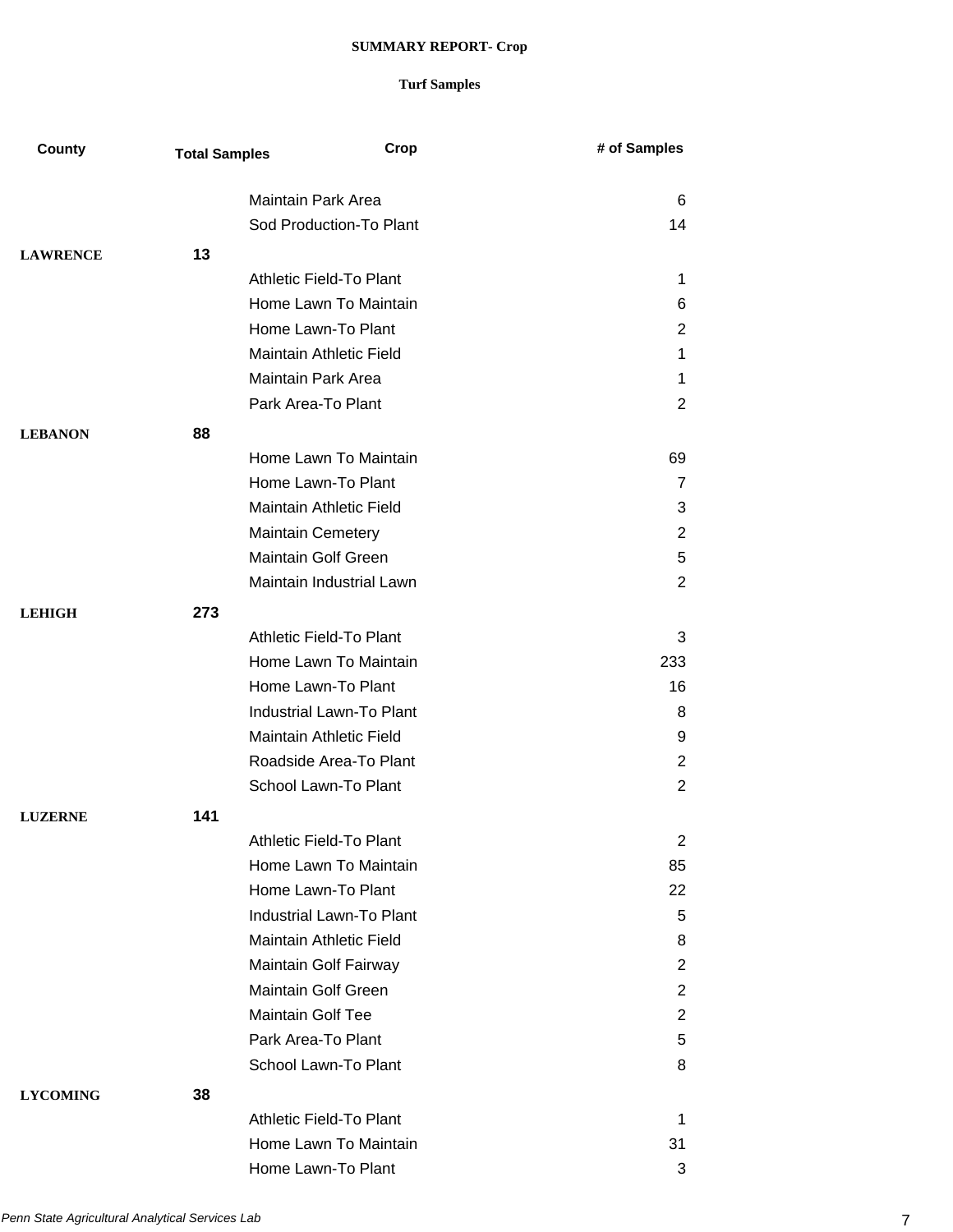| County             | <b>Total Samples</b> | Crop                            | # of Samples |
|--------------------|----------------------|---------------------------------|--------------|
|                    |                      | Maintain Athletic Field         | 2            |
|                    |                      | Play Area-To Plant              | 1            |
|                    |                      |                                 |              |
| <b>MCKEAN</b>      | 18                   | Home Lawn To Maintain           | 16           |
|                    |                      | Maintain Industrial Lawn        | 1            |
|                    |                      | Maintain School Lawn            | 1            |
|                    |                      |                                 |              |
| <b>MERCER</b>      | 38                   |                                 |              |
|                    |                      | Home Lawn To Maintain           | 28           |
|                    |                      | Home Lawn-To Plant              | 3            |
|                    |                      | Industrial Lawn-To Plant        | 1            |
|                    |                      | Roadside Area-To Plant          | 6            |
| <b>MIFFLIN</b>     | 27                   |                                 |              |
|                    |                      | Home Lawn To Maintain           | 10           |
|                    |                      | Home Lawn-To Plant              | 2            |
|                    |                      | <b>Maintain Athletic Field</b>  | 10           |
|                    |                      | Roadside Area-To Plant          | 5            |
| <b>MONROE</b>      | 40                   |                                 |              |
|                    |                      | Home Lawn To Maintain           | 11           |
|                    |                      | Home Lawn-To Plant              | 8            |
|                    |                      | <b>Maintain Athletic Field</b>  | 9            |
|                    |                      | <b>Maintain Golf Green</b>      | 10           |
|                    |                      | Maintain Golf Tee               | 2            |
| <b>MONTGOMERY</b>  | 901                  |                                 |              |
|                    |                      | Athletic Field-To Plant         | 6            |
|                    |                      | Home Lawn To Maintain           | 805          |
|                    |                      | Home Lawn-To Plant              | 49           |
|                    |                      | <b>Industrial Lawn-To Plant</b> | 1            |
|                    |                      | <b>Maintain Athletic Field</b>  | 11           |
|                    |                      | Maintain Golf Fairway           | 4            |
|                    |                      | <b>Maintain Golf Green</b>      | 5            |
|                    |                      | Maintain Golf Rough             | 2            |
|                    |                      | <b>Maintain Golf Tee</b>        | 3            |
|                    |                      | Maintain Industrial Lawn        | 3            |
|                    |                      | Maintain School Lawn            | 2            |
|                    |                      | Park Area-To Plant              | 4            |
|                    |                      | School Lawn-To Plant            | 6            |
| <b>MONTOUR</b>     | 16                   |                                 |              |
|                    |                      | Home Lawn To Maintain           | 16           |
| <b>NORTHAMPTON</b> | 152                  |                                 |              |
|                    |                      |                                 |              |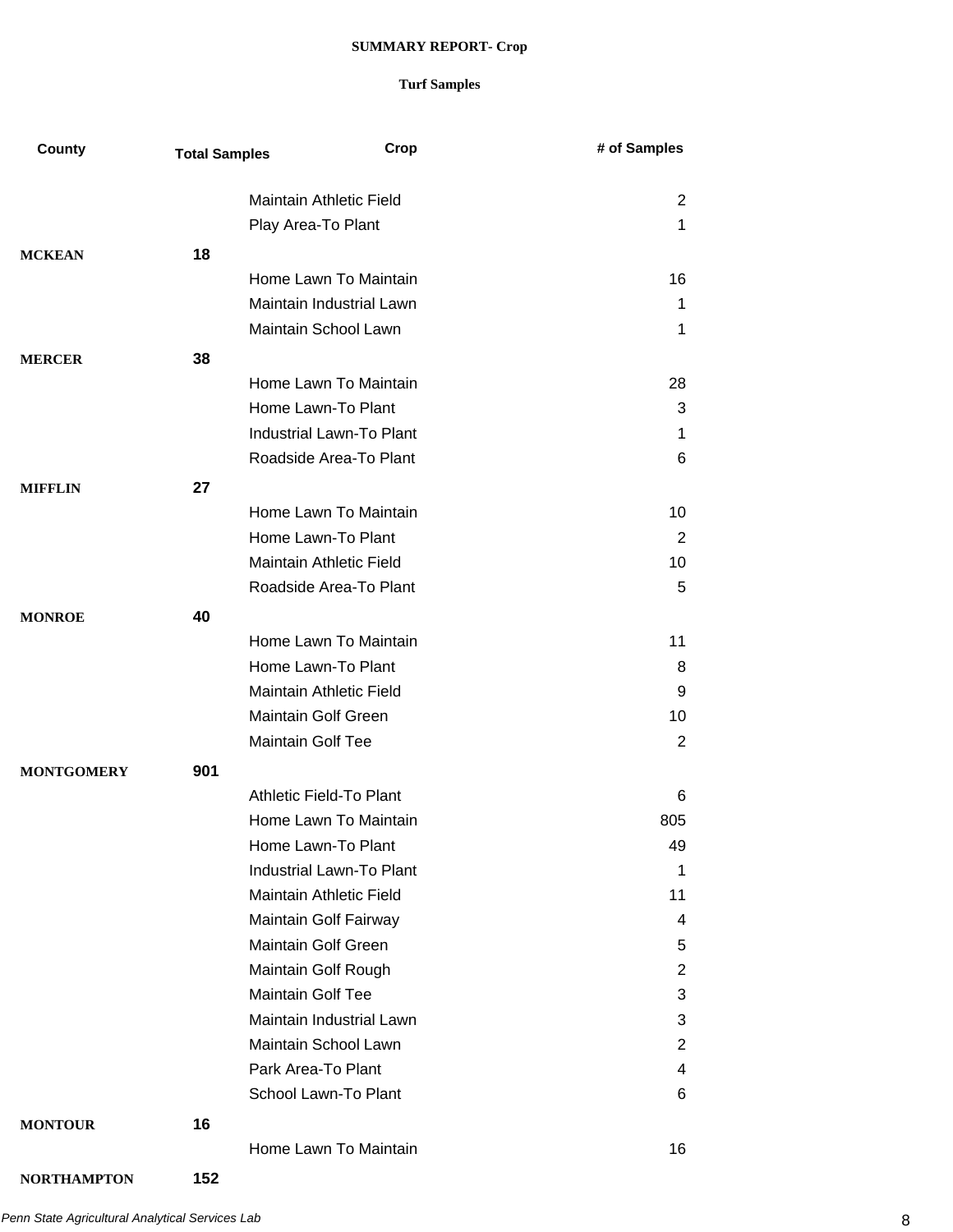| County                | <b>Total Samples</b> | Crop                      | # of Samples   |
|-----------------------|----------------------|---------------------------|----------------|
|                       |                      | Home Lawn To Maintain     | 130            |
|                       |                      | Home Lawn-To Plant        | 15             |
|                       |                      | Industrial Lawn-To Plant  | 5              |
|                       |                      | Maintain Athletic Field   | 1              |
|                       |                      | Roadside Area-To Plant    | 1              |
|                       |                      |                           |                |
| <b>NORTHUMBERLAND</b> | 31                   |                           |                |
|                       |                      | Home Lawn To Maintain     | 26             |
|                       |                      | Home Lawn-To Plant        | 3              |
|                       |                      | Maintain Athletic Field   | $\overline{2}$ |
| <b>PERRY</b>          | 16                   |                           |                |
|                       |                      | Home Lawn To Maintain     | 12             |
|                       |                      | Home Lawn-To Plant        | 1              |
|                       |                      | Maintain Athletic Field   | 1              |
|                       |                      | Play Area-To Plant        | 1              |
|                       |                      | School Lawn-To Plant      | 1              |
| <b>PHILADELPHIA</b>   | 58                   |                           |                |
|                       |                      | Home Lawn To Maintain     | 39             |
|                       |                      | Home Lawn-To Plant        | 6              |
|                       |                      | Maintain Park Area        | 5              |
|                       |                      | Maintain Play Area        | 1              |
|                       |                      | Park Area-To Plant        | 6              |
|                       |                      | Roadside Area-To Plant    | 1              |
| <b>PIKE</b>           | 8                    |                           |                |
|                       |                      | Home Lawn To Maintain     | $\overline{7}$ |
|                       |                      | Home Lawn-To Plant        | 1              |
| <b>POTTER</b>         | 5                    |                           |                |
|                       |                      | Home Lawn To Maintain     | 3              |
|                       |                      | <b>Maintain Park Area</b> | $\overline{2}$ |
|                       |                      |                           |                |
| <b>SCHUYLKILL</b>     | 43                   | Home Lawn To Maintain     |                |
|                       |                      |                           | 34             |
|                       |                      | Home Lawn-To Plant        | 5              |
|                       |                      | Maintain Athletic Field   | 2              |
|                       |                      | <b>Maintain Cemetery</b>  | 1              |
|                       |                      | Roadside Area-To Plant    | 1              |
| <b>SNYDER</b>         | 13                   |                           |                |
|                       |                      | Home Lawn To Maintain     | 7              |
|                       |                      | Home Lawn-To Plant        | 1              |
|                       |                      | Maintain Athletic Field   | 1.             |
|                       |                      | Maintain Park Area        | 4              |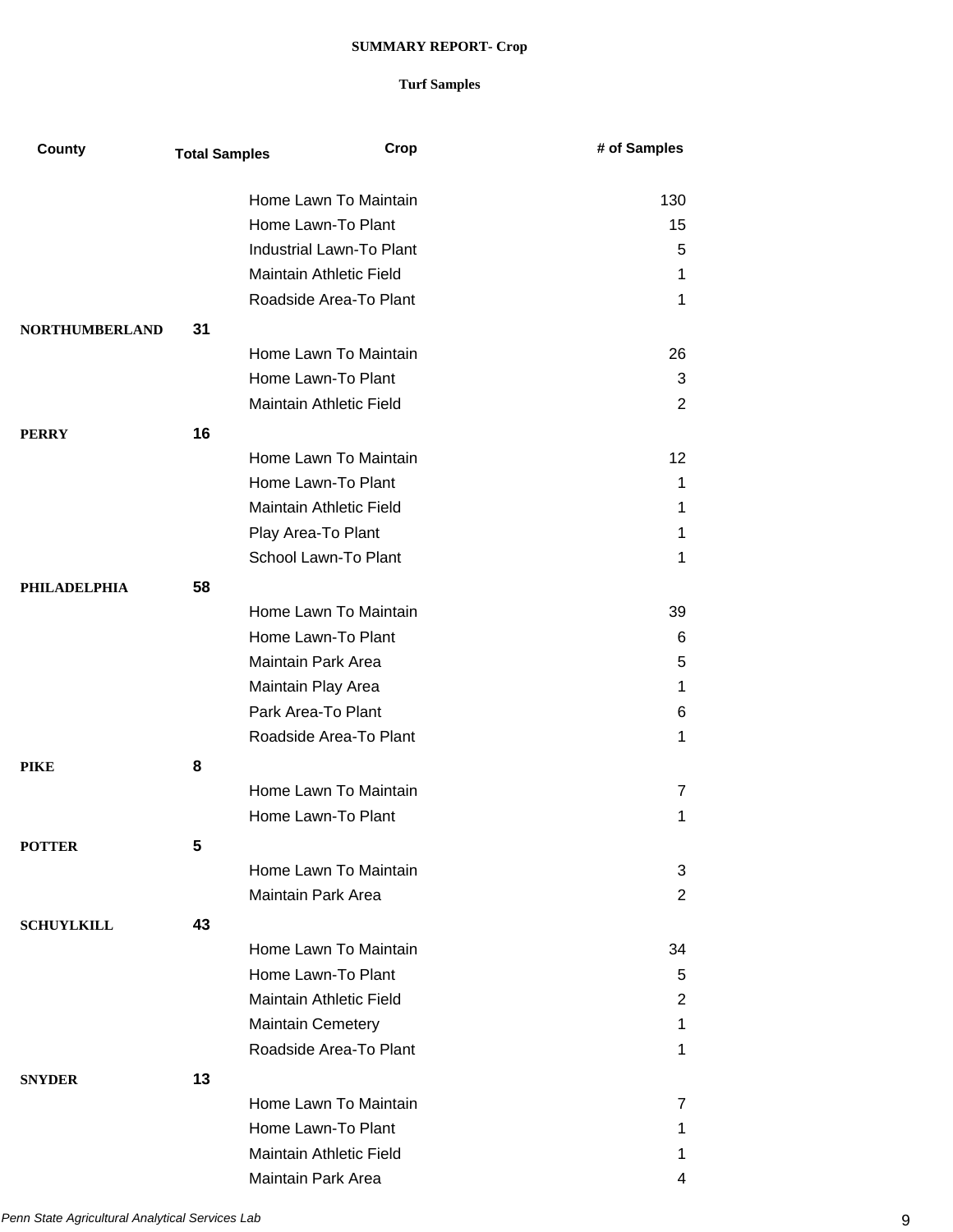| County             | <b>Total Samples</b> | Crop                            | # of Samples   |
|--------------------|----------------------|---------------------------------|----------------|
| <b>SOMERSET</b>    | 15                   |                                 |                |
|                    |                      | Home Lawn To Maintain           | 14             |
|                    |                      | Home Lawn-To Plant              | 1              |
| <b>SULLIVAN</b>    | 9                    |                                 |                |
|                    |                      | Home Lawn To Maintain           | 8              |
|                    |                      | Home Lawn-To Plant              | 1              |
|                    | 13                   |                                 |                |
| <b>SUSQUEHANNA</b> |                      | Home Lawn To Maintain           | 10             |
|                    |                      | Home Lawn-To Plant              | 2              |
|                    |                      | Industrial Lawn-To Plant        | 1              |
|                    |                      |                                 |                |
| <b>TIOGA</b>       | 29                   |                                 |                |
|                    |                      | Home Lawn To Maintain           | 16             |
|                    |                      | Home Lawn-To Plant              | 3              |
|                    |                      | Industrial Lawn-To Plant        | 8              |
|                    |                      | Maintain Athletic Field         | 2              |
| <b>UNION</b>       | 34                   |                                 |                |
|                    |                      | Athletic Field-To Plant         | $\overline{7}$ |
|                    |                      | Home Lawn To Maintain           | 17             |
|                    |                      | Home Lawn-To Plant              | 1              |
|                    |                      | Maintain Golf Fairway           | 5              |
|                    |                      | Roadside Area-To Plant          | 4              |
| <b>VENANGO</b>     | 6                    |                                 |                |
|                    |                      | Home Lawn To Maintain           | 5              |
|                    |                      | Home Lawn-To Plant              | 1              |
| <b>WARREN</b>      | 5                    |                                 |                |
|                    |                      | Home Lawn To Maintain           | 2              |
|                    |                      | Home Lawn-To Plant              | 3              |
| <b>WASHINGTON</b>  | 107                  |                                 |                |
|                    |                      | Home Lawn To Maintain           | 60             |
|                    |                      | Home Lawn-To Plant              | 40             |
|                    |                      | <b>Industrial Lawn-To Plant</b> | 1              |
|                    |                      | <b>Maintain Athletic Field</b>  | 1              |
|                    |                      | Maintain Play Area              | 2              |
|                    |                      | Maintain School Lawn            | 1              |
|                    |                      | Park Area-To Plant              | 1              |
|                    |                      | Roadside Area-To Plant          | 1              |
| <b>WAYNE</b>       | 13                   |                                 |                |
|                    |                      | Athletic Field-To Plant         | 1              |
|                    |                      | Home Lawn To Maintain           | 9              |